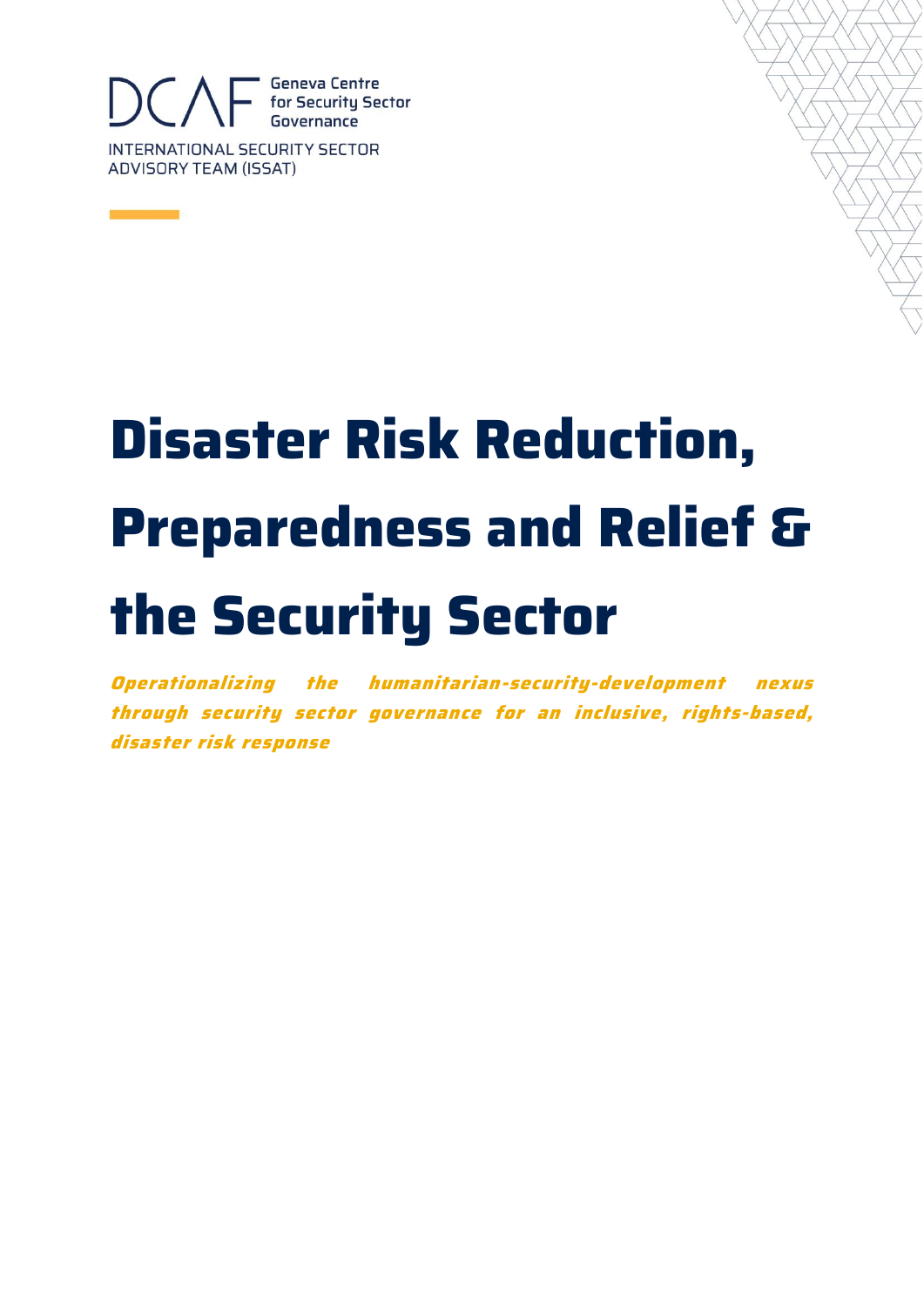

# **Table of Contents**

 $\mathcal{L}^{\text{max}}_{\text{max}}$  and  $\mathcal{L}^{\text{max}}_{\text{max}}$ 

| Legal frameworks for security sector actors' role in emergency response 7            |  |
|--------------------------------------------------------------------------------------|--|
|                                                                                      |  |
|                                                                                      |  |
|                                                                                      |  |
|                                                                                      |  |
|                                                                                      |  |
|                                                                                      |  |
|                                                                                      |  |
|                                                                                      |  |
|                                                                                      |  |
|                                                                                      |  |
| SSR Builds Trust in Government Security and Justice Institutions for DRR to be       |  |
| SSR Creates Strong Oversight and Accountability Mechanisms for Responsive DRR14      |  |
| SSR Provides Human Rights and People-Centred Approaches Necessary for DRR15          |  |
| Integrated SSR-DRR Programming Provides a Cross-Institutional Platform to            |  |
|                                                                                      |  |
| Acknowledging the role of civil protection agencies as part of the security sector16 |  |
| Security Actors Capacity Building Needs to Include DRR-Relevant Capacities  16       |  |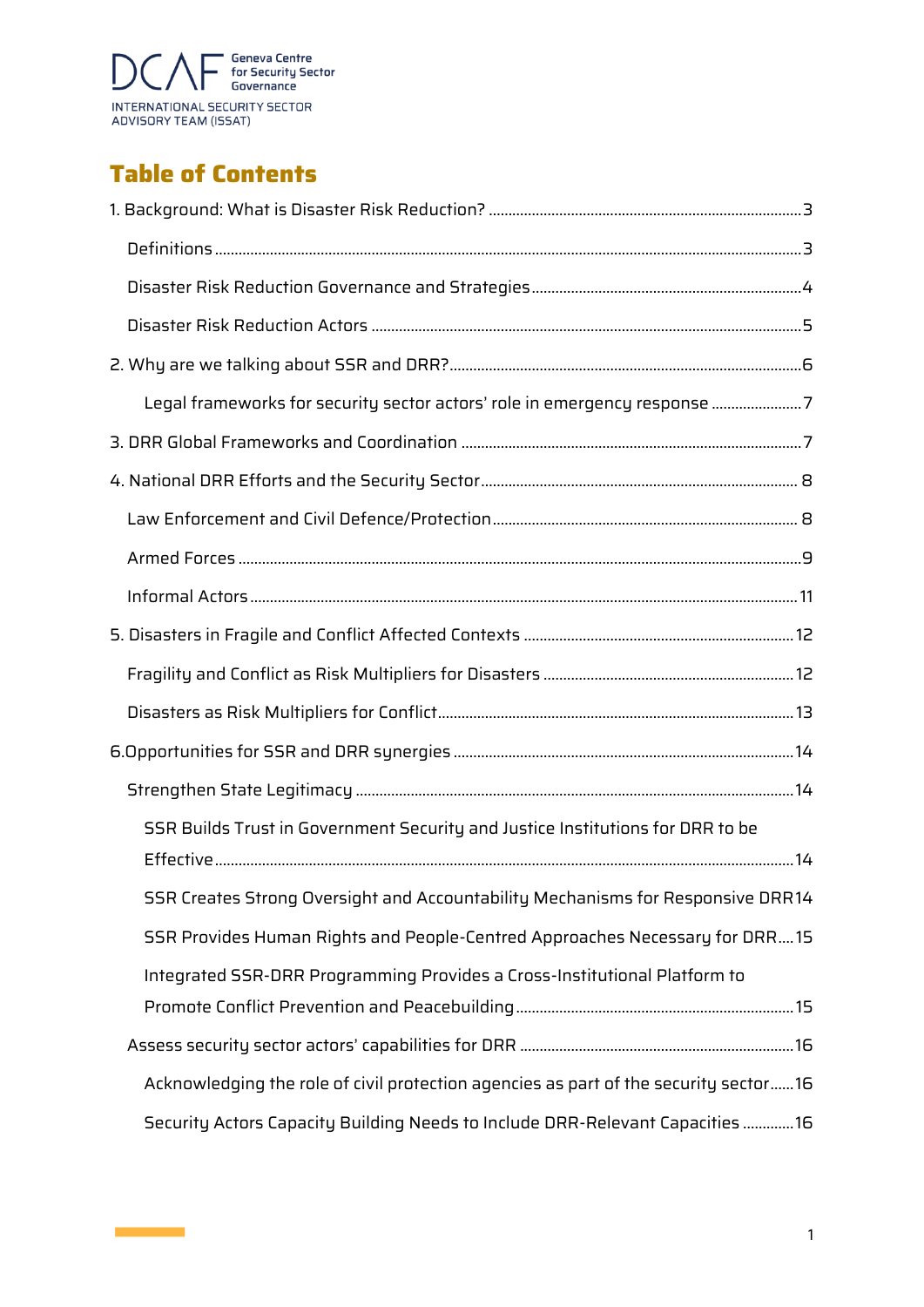

 $\mathcal{L}_{\text{max}}$  and  $\mathcal{L}_{\text{max}}$ 

| SSR Capacity and Needs Assessments Need to Consider Security Sector Disaster |                                                                             |  |  |  |
|------------------------------------------------------------------------------|-----------------------------------------------------------------------------|--|--|--|
|                                                                              |                                                                             |  |  |  |
|                                                                              |                                                                             |  |  |  |
|                                                                              | DRR and SRR Mechanisms Could Jointly Strengthen partnerships with Local     |  |  |  |
|                                                                              |                                                                             |  |  |  |
|                                                                              | DRR and SRR Mechanisms Could Jointly Adopt a Human Security Perspective  17 |  |  |  |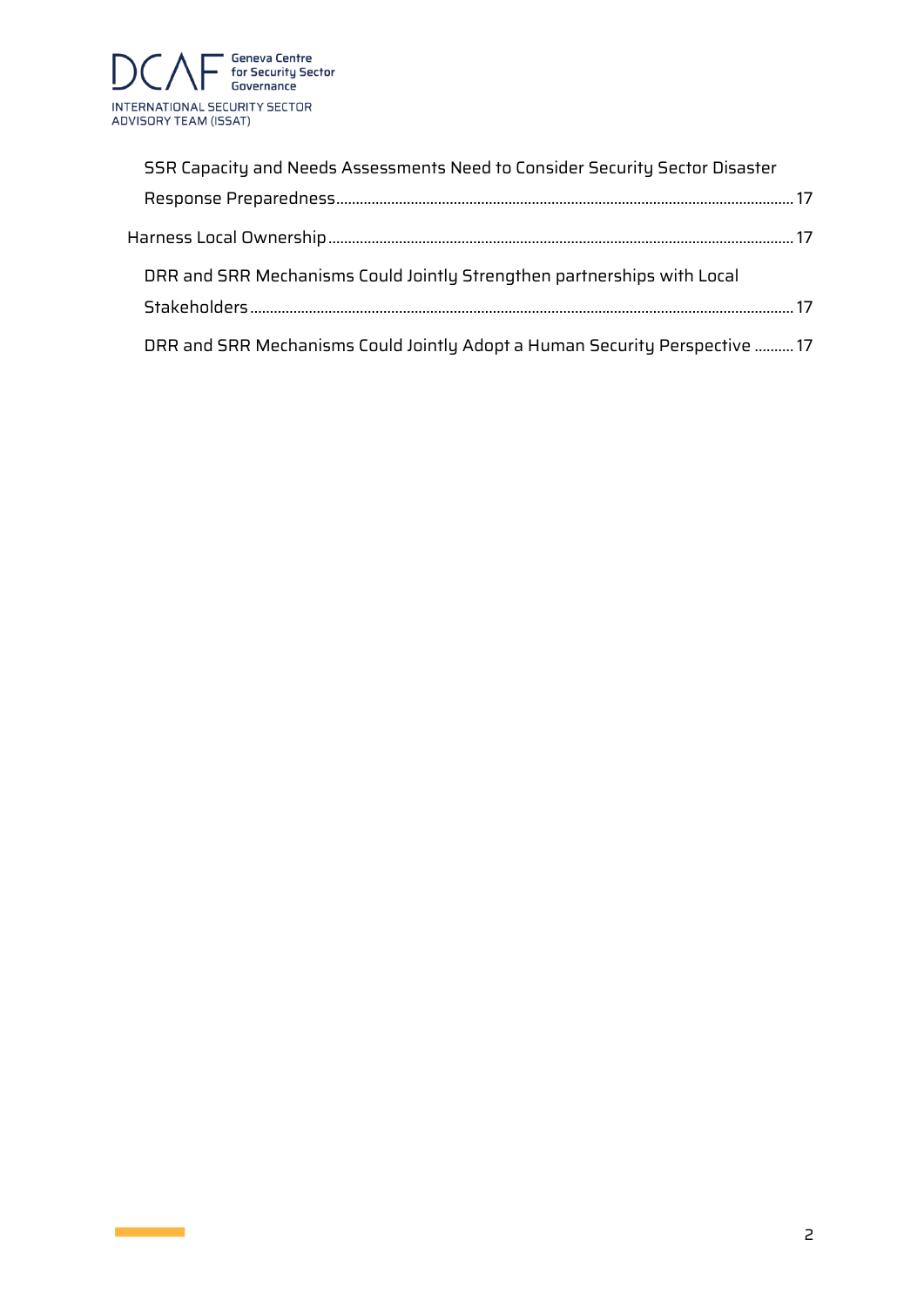

# <span id="page-3-0"></span>**1. Background: What is Disaster Risk Reduction?**

# <span id="page-3-1"></span>**Definitions**

**Disaster Risk Reduction (DRR)** is the concept and practice of reducing disaster risks through systematic efforts to analyse and manage the causes of disasters, including through reduced exposure to hazards, decreased vulnerability of people and property, sustainable management of land and the environment, and improved preparedness for adverse events.

**Disaster Risk management (DRM)** refers to the management of disasters, rather than preparedness and response activities. Today, Disaster Risk Reduction tends to be used interchangeably with Disaster Risk Management, to refer to the anticipation, reduction and implementation of necessary resilience arrangements. While DRM focuses on the implementation of DRR, the terms are often used interchangeably and this note will address both under the term DRR.

#### DRR/DRM typically centre around <u>four types of activities</u>:

**Prevention:** Activities and measures aimed at avoiding disaster risks. This cluster of activities includes for example relocating exposed people and assets away from high risk areas.

**Mitigation:** Reduction or limitation on the impacts of hazards and related disasters are covered in Mitigation activities. This includes constructing flood defences, planting trees to stabilize slopes and implementing strict land use and building construction codes.

**Transfer:** Activities related to transfer involves the process of formally or informally shifting financial consequences of risks from one party to another. This allows a household, community, enterprise or a state authority to obtain resources from the other party after a disaster occurs, in exchange for ongoing or compensatory social or financial benefits provided to that other party. Insurances are a good example of these sets of activities.

**Preparedness:** Increased knowledge and capacities of governments, professional response and recovery organisations, communities and individuals in order to anticipate, respond to, and recover from the impacts of likely, imminent or current hazard events or conditions are part of Preparedness activities. Some examples are the development of emergency management organisations to plan and coordinate response, installing early warning systems, identifying evacuation routes and preparing emergency supplies.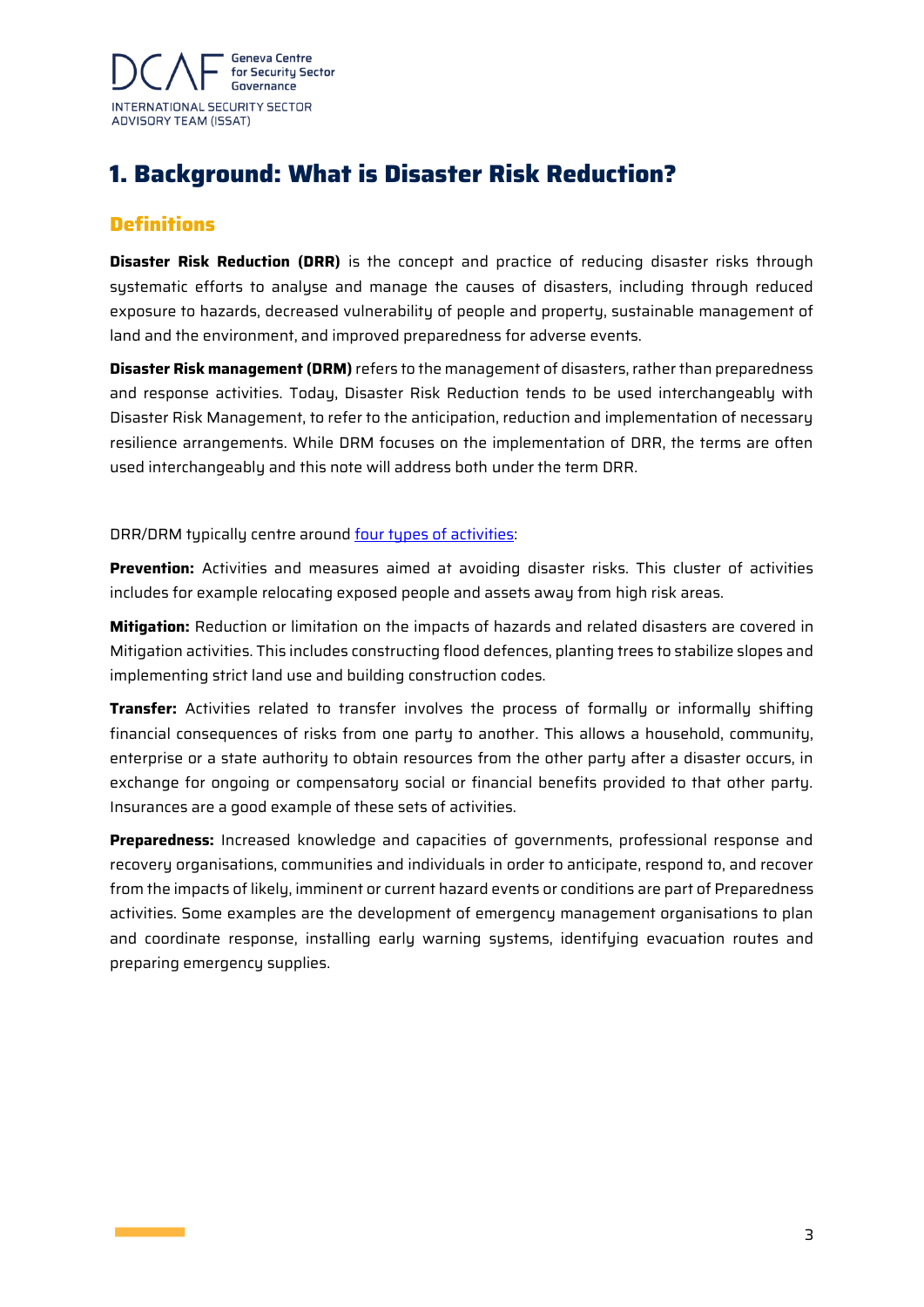

#### [Below is a list of definitions for related terms to DRR .](https://www.preventionweb.net/terminology#V)

- **Hazard** A process, phenomenon or human activity that may cause loss of life, injury or other health impacts, property damage, social and economic disruption or environmental degradation.
- **Exposure** The situation of people, infrastructure, housing, production capacities and other tangible human assets located in hazard-prone areas.
- **Vulnerability** The conditions determined by physical, social, economic and environmental factors or processes which increase the susceptibility of an individual, a community, assets or systems to the impacts of hazards.
- **Disasters** A serious disruption of the functioning of a community or a society at any scale due to hazardous events interacting with conditions of exposure, vulnerability and capacity, leading to one or more of the following: human, material, economic and environmental losses and impacts
- **Disaster Risks** The potential loss of life, injury, or destroyed or damaged assets which could occur to a system, society or a community in a specific period of time, determined probabilistically as a function of hazard, exposure, vulnerability and capacity.
- **Resilience** The ability of a system, community or society exposed to hazards to resist, absorb, accommodate, adapt to, transform and recover from the effects of a hazard in a timely and efficient manner, including through the preservation and restoration of its essential basic structures and functions through risk management.

# <span id="page-4-0"></span>**Disaster Risk Reduction Governance and Strategies**

[Several actors are involved in overseeing, implementing and guiding the work on DRR.](https://www.preventionweb.net/files/58211_section4.pdf) Effective governance structures are key to the success of DRR and require awareness, political will and adequate resources. The United Nations Office for Disaster Risk Reduction (UNDRR) and the World Bank, through its Global Facility for Disaster Reduction and Recovery (GFDRR), are the two key international organisations supporting countries develop national DRR policy plans and platforms.

DRR strategies are the frameworks that guide risk identification, mitigation, preparedness and response. They are usually based on disaster risk assessments. A wide range of stakeholders should be included in the assessments to have a multifaceted understanding of risks and hazards. There are various types of disaster risk assessments, as well as methodologies for how to conduct them. A disaster risk assessment can be done on various levels ranging from regional to national, provincial to local. It can be cross-sectoral or sector-specific. It can also be hazard-specific or, cover small-scale and large-scale; frequent and infrequent; natural or human-based hazards. Risk assessments which use a bottom-up approach, help establish strong linkages between national and local-level community disaster preparedness and response measures.

The Sendai Framework has identified three stages for Disaster Risk Assessments:

• Preparing and scoping;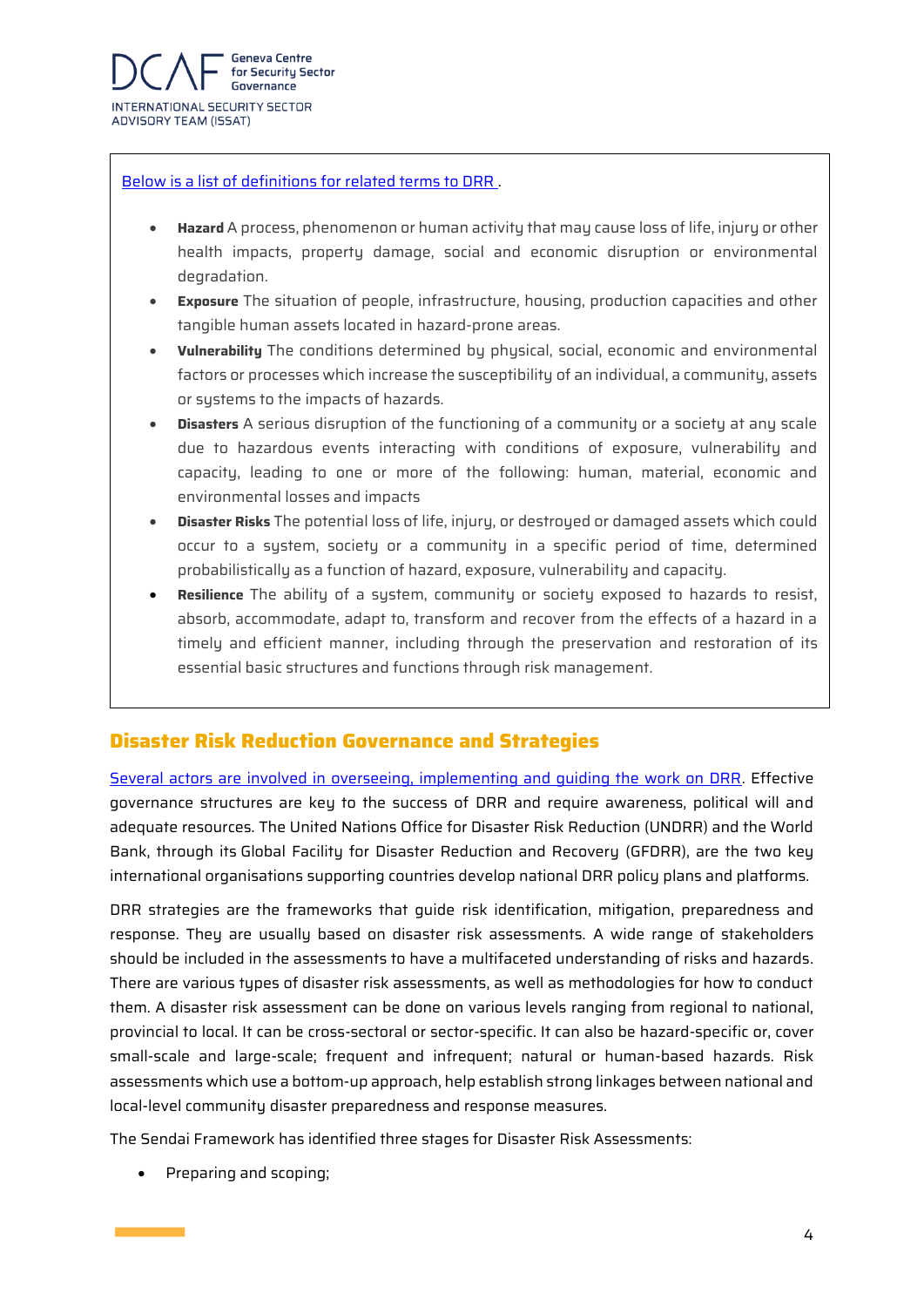

- Conducting the risk analysis; and
- Using results in DRR, DRM and development of decisions.

framework has also provided th[e below ten elements guiding successful Disaster Risk Assessments](https://www.shareweb.ch/site/DRR/Documents/Types%20of%20activity/Risk%20Assessments/UNISDR-NationalDisasterRiskAssessment-2017.pdf) which is seen in the picture below.



# <span id="page-5-0"></span>**Disaster Risk Reduction Actors**

DRR, similarly as SSR, requires a broad range of actors within a society to mitigate and work together for successful process and results. Mechanisms involve a wide array of actors and highly vary from one country to another. Typically, they would involve:

International supporting actors such as the United Nations Office for Disaster Risk Reduction (UNDRR) and the World Bank, through its Global Facility for Disaster Reduction and Recovery (GFDRR are two of the leading actors within DRR. Other international supporting actors are for example humanitarian and development organizations, regional bodies, peacekeeping missions and bilateral donors.

It is the responsibility of national Governments to develop and support national strategies for DRR, which guide planning, implementation and resource allocation. Further, they coordinate responses, support capacity-development and legislation, as well as fund research and innovation. National actors include the Head of State, Parliament, Government, or the executive authority through a Steering Committee and other institutions such as Human Rights institutions, Ombud's institutions and watch-dogs. Ministries such as Security and Justice Ministries, Ministry of Defence, Internal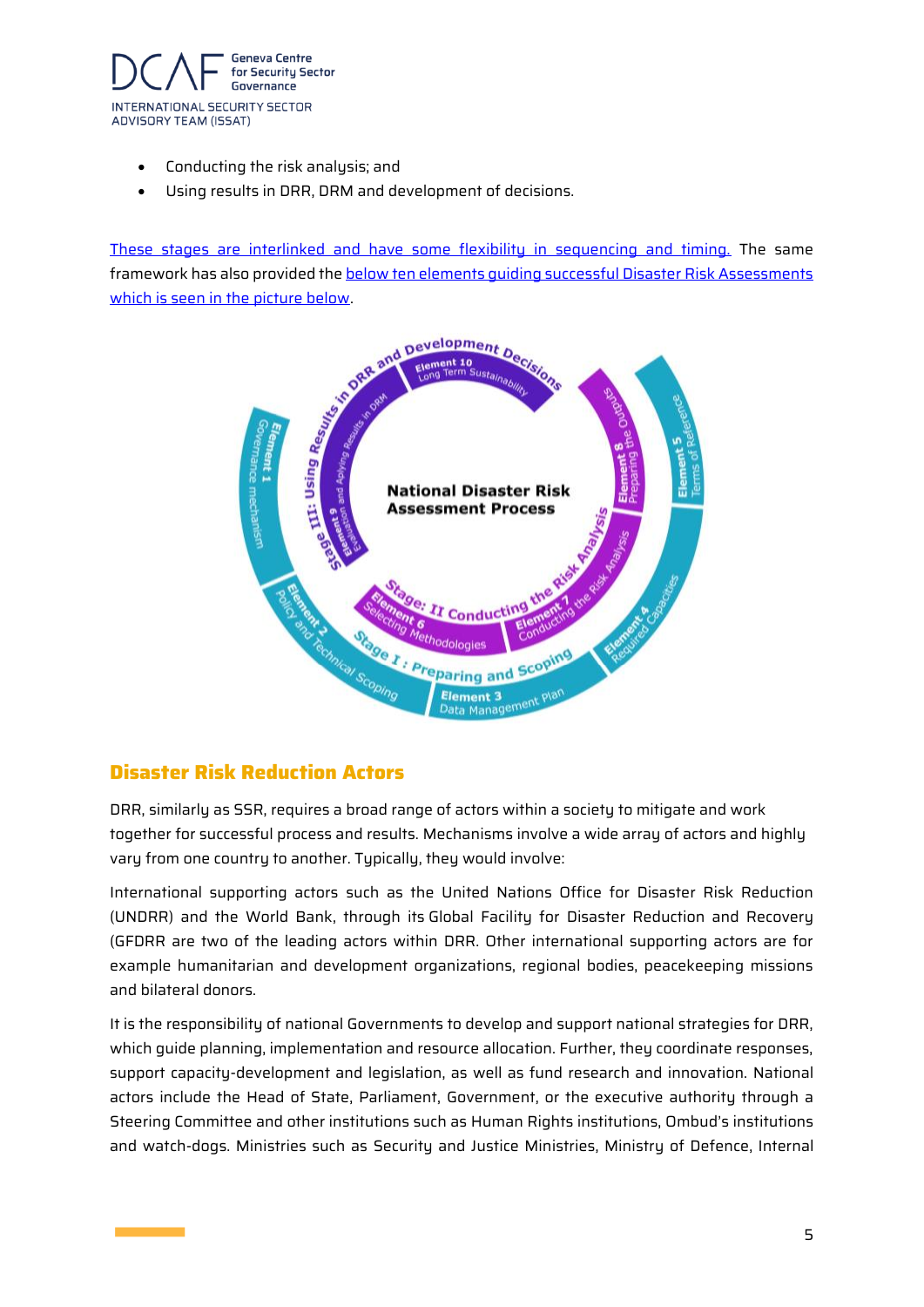

Security and Justice, Ministry of Public Health, Public infrastructure, transport are all important in this coordination and efforts.

Security Providers such as Police, Defence, civil protection, border management, customs and intelligence are all important actors in the national coordination processes.

Provincial, local and sub-national governments assert and assume local ownership, convene local actors, perform risk assessments in their communities, and support capacity developments in a local context.

Private sector, business and organizations work together with a variety of actors to support, innovate and provide services and products. Further, they drive knowledge, research and competencies in this area. Research and education institutions such as Universities, research institutes, Think Tanks, raise awareness, provide research and identify key competencies in coordination with other actors.

Civil Society participates in local and national strategies, supports vulnerable groups and communities and addresses grassroots needs. Furthermore, they may be involved in knowledge and capacity building as well as coordination with other actors.

Individuals and households participate in society-wide efforts, stay informed and remain active in case of a disaster. Media raise awareness and share information through different means to reach the whole population.

Non-state actors such as Community-based self-defence groups, non-state armed groups or Traditional and/or religious leaders, chiefs and judges can also play an important role within communities.

# <span id="page-6-0"></span>**2. Why are we talking about SSR and DRR?**

Both DRR and SSR requires a wide engagement and broad approach to include all relevant actors within the society for inclusive, legitimate and efficient responses.

The security sector plays a key role in the planning, management and implementation of disaster response measures. While the police are always a primary responder, other security actors, such as the military, are often called upon due to their preparedness, capabilities and access to resources. However, the effectiveness of security sector actors in mitigating disaster effects and supporting resilience is fundamentally dependent on them functioning coherently and appropriately to support their communities. Weak security sector actors with poor governance and accountability, who are seen as predatory or disconnected from the community, are unable to serve this function effectively.

Importantly, ongoing processes of organisational or sector reform are often disrupted during the response to national, regional or internal emergencies, undermining the continuity and sustainability of State-building, peacebuilding and conflict prevention efforts. On the other hand, disasters that significantly disrupt long running conflict dynamics can open opportunities for change by highlighting security sector fragility.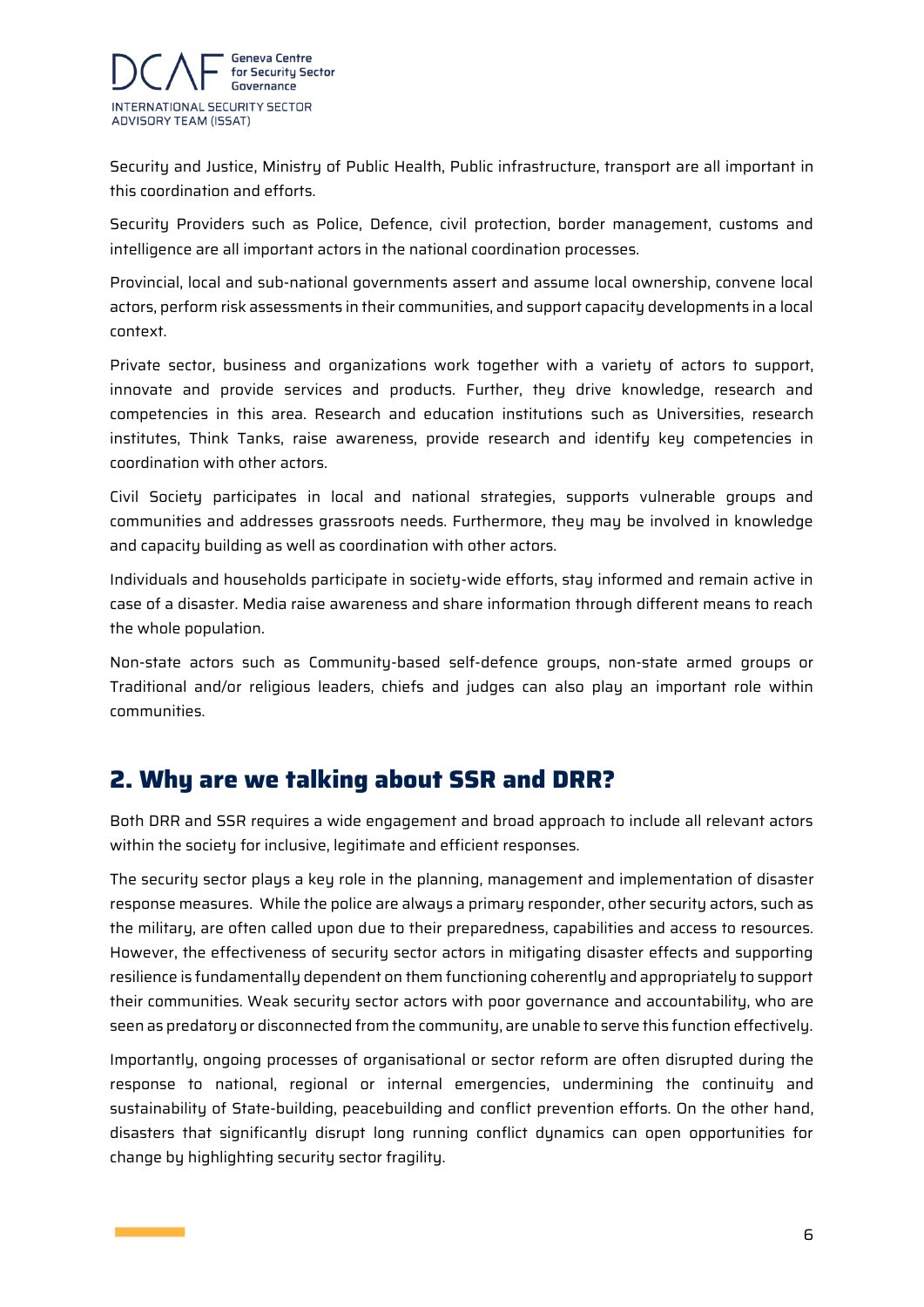

Communities have always been affected by natural hazards, but the scale of those hazards have increased due to environmental changes, including climate change. Fragile contexts in particular are easily threatened with natural or man-made risks. These contexts usually lack institutional resilience and capacity to respond relevantly and effectively. The growing need for building resilient societies has moved disaster risk reduction from being a narrow, technical field, to becoming a broader, global effort anchored in the 2030 Agenda, which promotes a people-centred approach to conflict prevention.

This note will scope the conceptual linkages between DRR and SSR, highlighting the importance of governance reform and accountability measures for deploying effective, efficient and accountable DRR measures.

#### <span id="page-7-0"></span>**Legal frameworks for security sector actors' role in emergency response**

The importance of governance and legal frameworks to regulate response and maintain oversight of the security sector cannot be overstated. In most States, the restrictions can be significant. Usually national laws only permit internal deployment of the military under states of emergency, disaster response and/or martial law. For instance in Germany, th[e basic law is very strict about the](https://www.dw.com/en/german-soldiers-as-a-domestic-security-force/a-37881989)  [domestic use of the military.](https://www.dw.com/en/german-soldiers-as-a-domestic-security-force/a-37881989) Article 35 permits the deployment of German soldiers only under extreme circumstances, at the request of a federal state or at the instruction of the German government in the event of natural disasters and emergency situations.

More generally, legal frameworks for the deployment of the military are part of larger emergency laws. States usually allow the armed forces to support internal security forces in cases of:

- Serious natural or man-made disturbances of national or provincial scales;
- Ineffectiveness of internal security forces in its response to serious threats to safety or public order;
- Decision of war;
- Foreign aggression;

Such provisions should ideally only be used by Heads of the Executive authorities, for limited durations and subject to scrutiny in case of needed extensions.

# <span id="page-7-1"></span>**3. DRR Global Frameworks and Coordination**

Efforts to regulate and mobilise efforts for DRR have been ongoing for decades. Today, the Sendai Framework for Disaster Risk Reduction 2015-2030 guides international efforts for DRR.

During the 1960s the UN General Assembly adopted measures to handle severe disasters. This came after two devastating earthquakes in Iran, that killed more than 22.000 people, an earthquake in Skopje, Yugoslavia and a devastating hurricane in the Caribbean. The UN General Assembly requested assistance by Member States in the form of emergency support provision capability to natural disasters.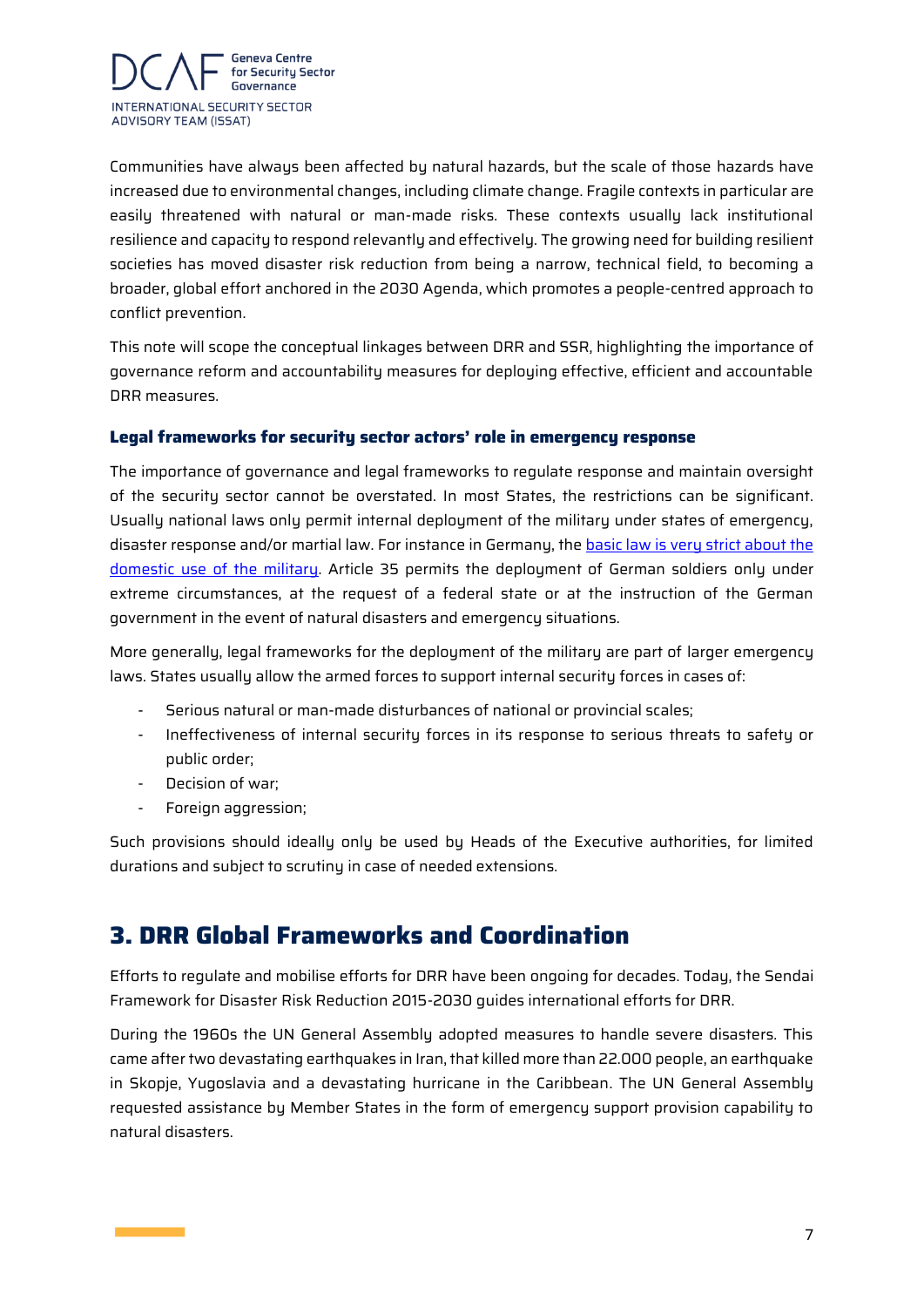

In the 1970s, the UN stepped up its assistance in cases of natural disasters and created the United Nations Disaster Relief Office (UNDRO). The office coordinates relief and supports early-warning systems. This work was later strengthened by the creation of the Office of the United Nations Disaster Relief Coordinator under the United Nations Development Program (UNDP).

The 1990s were declared the international decade for Natural Disaster Reduction (IDNDR), as several disasters such as flooding, typhoons, hurricanes and locust infections hit poor countries, pushing the international community to recognise the need for reducing the impact of disasters. During this decade, the first steps to construct early warning systems started. The International Framework of Action of the IDNDR was created and the first World Conference on Natural Disaster Reduction was held in Yokohama, Japan, in 1994. At the end of the Decade for Natural Disaster Reduction, the world realised that a global culture of prevention was needed and the IDNDR forum provided a global platform for all concerned partners to work towards preventive measures.

In the beginning of the 2000s, an international strategy for disaster reduction was needed to move forward with the IDNDR. The 2005 World Conference on Disaster Reduction, with the Yokohama Strategy, resulted in the Second World Conference on Disaster reduction in Kobe, Japan, in January 2005. The Hyogo Framework for Action (HFA) 2005-2015: Building the Resilience of Nations and Communities to Disasters was the first global framework on DRR. In 2017, the first session of the Global Platform for Disaster Risk Reduction was held in Geneva to enhance awareness and share experiences for global and local implementation.

In 2015, the HFA was replaced by the Sendai Framework for Disaster Risk Reduction 2015-2030, which was the first major agreement of the post-2015 agenda and provides concrete actions to protect development gains from disaster risks. The Sendai Framework works in conjunction with other 2030 Agenda agreements such as the Paris Agreement on Climate change and the Addis Ababa Action Agenda on Financing for Development. The framework puts forward the State as the primary actor to reduce disaster risks, in collaboration with communities, the private sector and civil society.

# <span id="page-8-0"></span>**4. National DRR Efforts and the Security Sector**

The Sendai Framework calls for the establishment of multi-sectoral national platforms, bringing together all stakeholders involved in DRR. As seen in the previous section, most of the coordination, mitigation and coordination strategies are handled by National actors. The Sendai Framework defines the need of each national government to coordinate and gather all relevant stakeholders. As a result, the military's role in DRR is highly varied across the world.

#### <span id="page-8-1"></span>**Law Enforcement and Civil Defence/Protection**

Police services are typically one of the state's strongest first response capabilities, and as such are deeply involved in disaster management. They, along with the health services, tend to provide the majority of government led initial disaster response. Disasters test the ability of the police services to work in partnership with communities, as preparedness is influenced by trust, and most first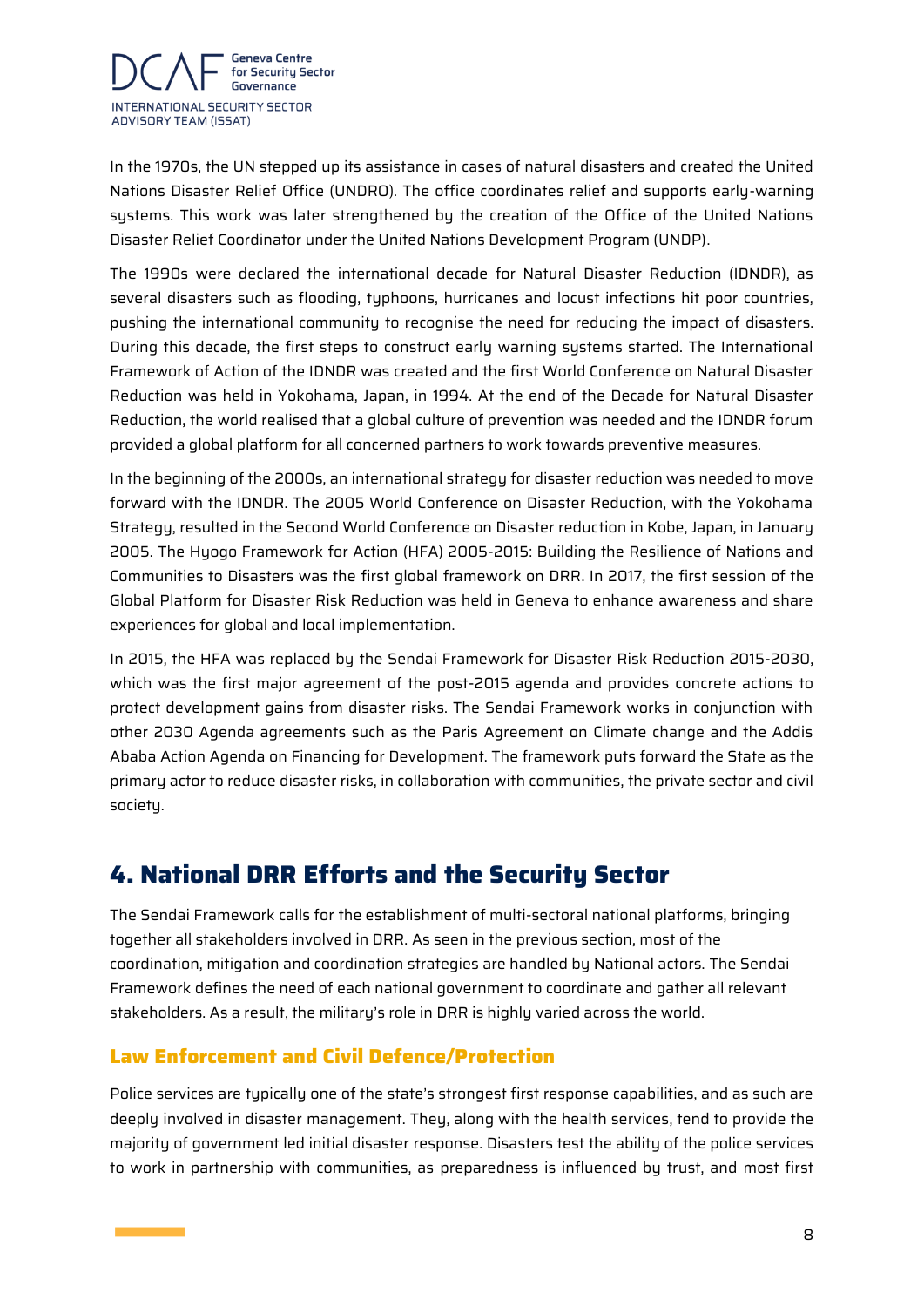

response is done by communities' members. All major disasters exceed the capability of state organizational responses capability, at least in the immediate aftermath, and benefit from close cooperation between state and non-state responses.

The maintenance of law and order can be more difficult when faced with large scale man-made or natural disasters. Typically, most types of crime are reduced during the immediate post disaster phase, as criminal activity is as disrupted by the impact of the disaster as much as are legal forms of economic enterprises. However, some types of disasters can require increased law enforcement, for example in cases where the disaster impacts on different geographical areas differently. Here law enforcement is often used to create a perimeter around the disaster affected area to reduce criminal looting (which is primarily done by outsiders and not survivors). The current global pandemic demonstrates law enforcement challenges around long duration disaster events, where state controls over individual behavior are significantly increased, but can only be enforced with the consent of the community.

The maintenance of minimal procedural standards throughout the penal chain might be compromised. During the Covid-19 2020 crisis, protests among prisoners at risk because of the difficulty of social distancing is a good example for these additional challenges. Thousands of prisoners have been released early because of the deteriorating situation.

In the majority of countries, civilian civil protection/defence organisations have transformed into emergency management agencies with a key role in disaster management, and serve to provide central leadership, planning and coordination. They often include specialized disaster response capabilities. While more commonly found as independent agencies, or as part of ministries of interior, a number of countries place emergency management responsibilities in the military, including countries such as Israel and China.

# <span id="page-9-0"></span>**Armed Forces**

The armed forces often play an important role in disaster preparedness and response, because they can provide a standing, personnel, logistical and planning capability. The military could be required to maintain public order in disaster and emergency situations, ensure the implementation of disaster response measures such as lockdowns, and protect critical infrastructure responsible for vital public services such as, electricity and water supply.

This role can take place at the national level as well as at the international level in the form of humanitarian disaster relief operations. The immediate response to a disaster is typically handled by the State through its national or provincial authorities. Yet, if States are unable to cope, they often turn to other States for humanitarian assistance and support in managing the crisis. Especially the military thus plays a key role in international relief efforts in providing logistics, capacity and restoring safety and security within both communities.

At the international level, the role of the military in response to international humanitarian emergencies is laid out in the "Guidelines On The Use of Military and Civil Defence Assets To Support United Nations Humanitarian Activities in Complex Emergencies" or the [Oslo Guidelines.](https://www.unocha.org/sites/unocha/files/OSLO%20Guidelines%20Rev%201.1%20-%20Nov%2007_0.pdf) One of the Oslo Guidelines standards is the "last resort" principle, which states that foreign military and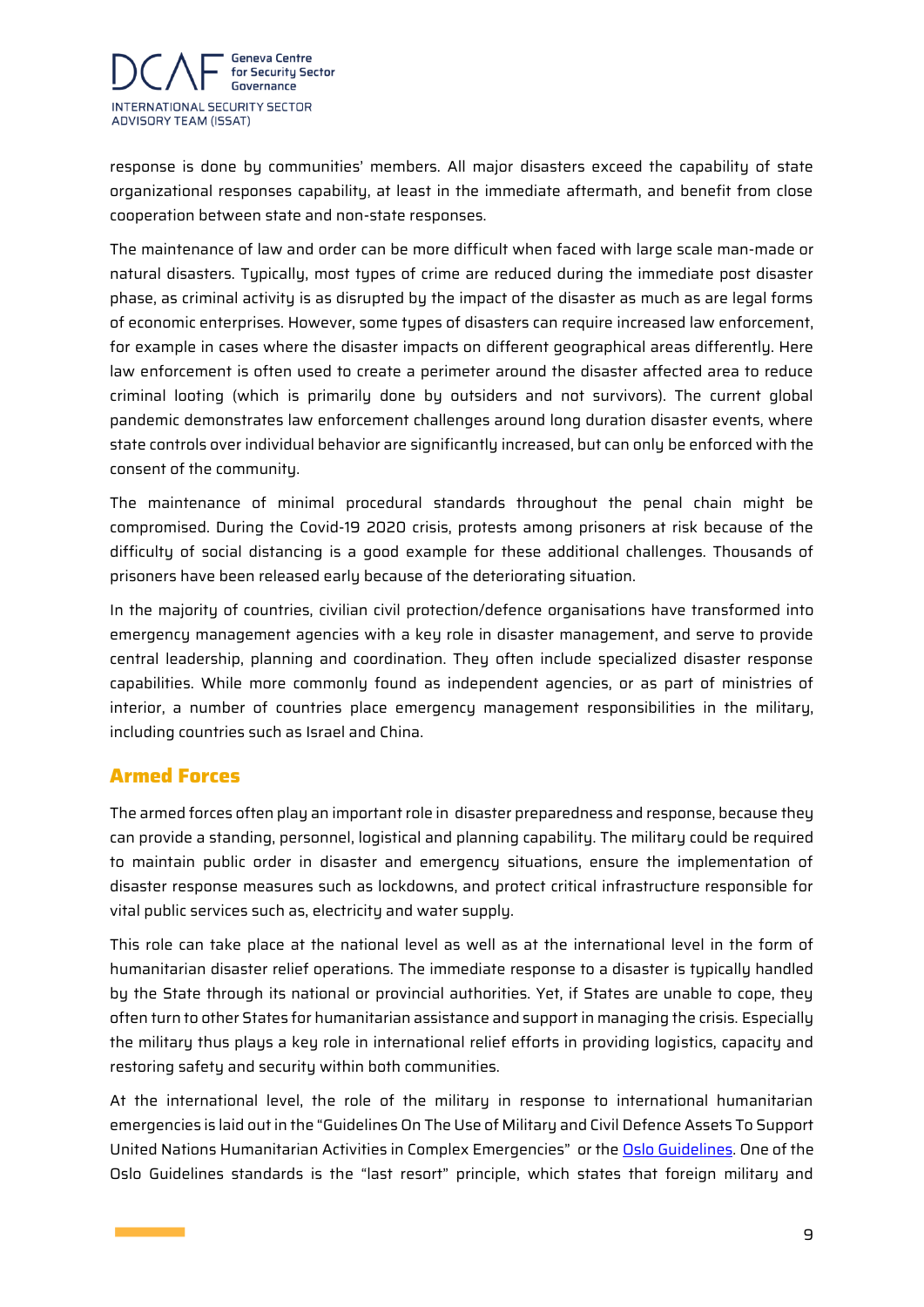

defence assets should only be used as a measure of last resort and in a complimentary manner to other existing national relief mechanisms. The guidelines also call for basing all operations on the humanitarian imperative, as well as, maintaining the principles of humanity, neutrality and impartiality for all foreign military relief operations.

At the national level, the majority of national legal frameworks are restrictive regarding the deployment of the military for anything but external defence purposes, with military assets tend to be used as a last resort for disaster response. However, in many developing countries, due to resource scarcity, the military ha[s become the first resort in times of disaster.](https://www.brookings.edu/wp-content/uploads/2016/06/05-civ-mil-disasters-ferris.pdf) In States characterized by lack of resources and institutional fragility, the military institution often provides access to crucial logistical resources.

This does not come without risk, in particular when the military's added value is not leveraged in the right way. For example, while the military has significant experience setting up camps, it might have less experience administering these camps for civilian refugees or IDP population or use consultative processes that include elders and informal leaders.

Further, it is crucial to acknowledge that the effectiveness of the military's engagement is dependent on the general trust between population and its security services. A lack of trust can significantly hamper the effectiveness of service delivery, as well as its relevance.

#### Example: Military Domestic Response to Hurricane Katrina 2005

During the hurricane Katrina in North America in 2005, the military played an important role in response measures. In Louisiana and Mississippi, the National Guard mobilized some 22.150 guards, plus 6500 redeploying from Iraq. The units mostly consisted of the military police and security forces to assist with transportation, aviation, medical and engineering. They focused [on search and rescue missions, emergency power and provision of water.](https://www.jstor.org/stable/10.7249/mg603a.11?seq=17#metadata_info_tab_contents) The large mobilization was efficient due to a general call for support after a few days, guards from states outside the disaster areas consisting largely of volunteers, quick deployment due to efficient structures in place and lastly, the fact that not all national guards were busy with other operations.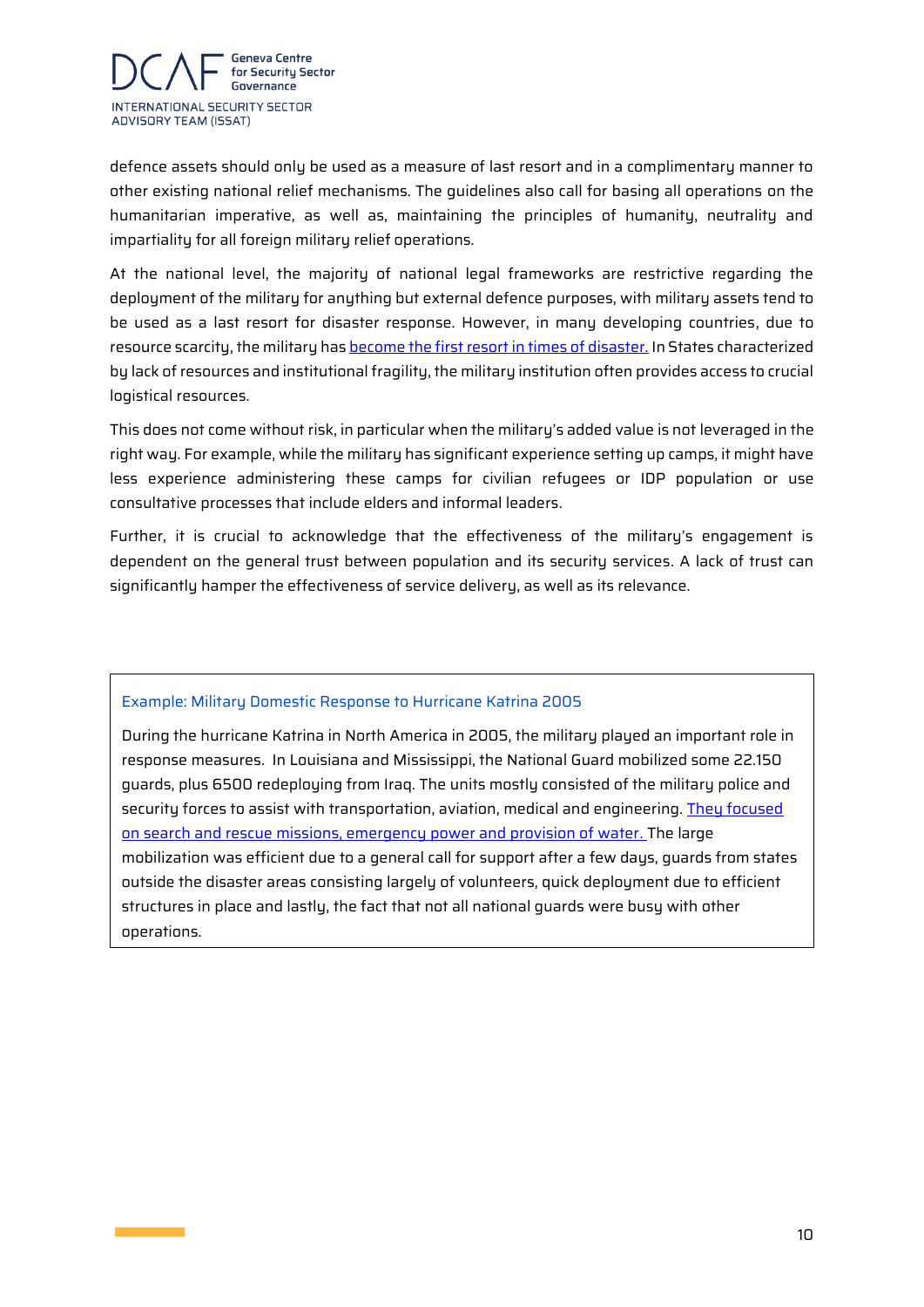

#### Example: Military Support to Relief Efforts after Earthquake in Nepal 2015

The 2015 earthquake in Nepal triggered one of the biggest disaster risk response missions on an international scale. The earthquake resulted in almost 10.000 deaths, 23.000 injuries and more than 60.000 people displaced. Out of the 34 assisting countries, 17 sent military support. The military support included engineers, medical professionals, and air support. Assistance activities mostly included search and rescue missions. This massive support witnessed several difficulties, including parallel civilian and military disaster response structures and unequal access to equipment. Coordination between national authorities and foreign military teams was also challenging. However, the foreign military support, which lasted three weeks, played an essential role for an immediate crisis management.

# <span id="page-11-0"></span>**Informal Actors**

An estimation of 80% of people living in fragile States access justice services through informal actors, such as traditional authorities and religious leaders. Similarly, in fragile contexts, there is a fragmentation of security actors, such as self-defence groups, non-state armed groups and private military companies, in addition to the State's security forces. Those actors could play a potential role in community sensitisation campaigns about disaster mitigation strategies. They could also contribute their knowledge of local needs, cultural particularities, as well as, geographical topography to inform scenario planning. Therefore, successful disaster risk preparedness should seek engagement and integration of these informal actors into risk assessments, planning and response activities. [Engaging with informal actors](https://www.odi.org/sites/odi.org.uk/files/resource-documents/12910.pdf) is also important to support the challenged presence or legitimacy of State institutions.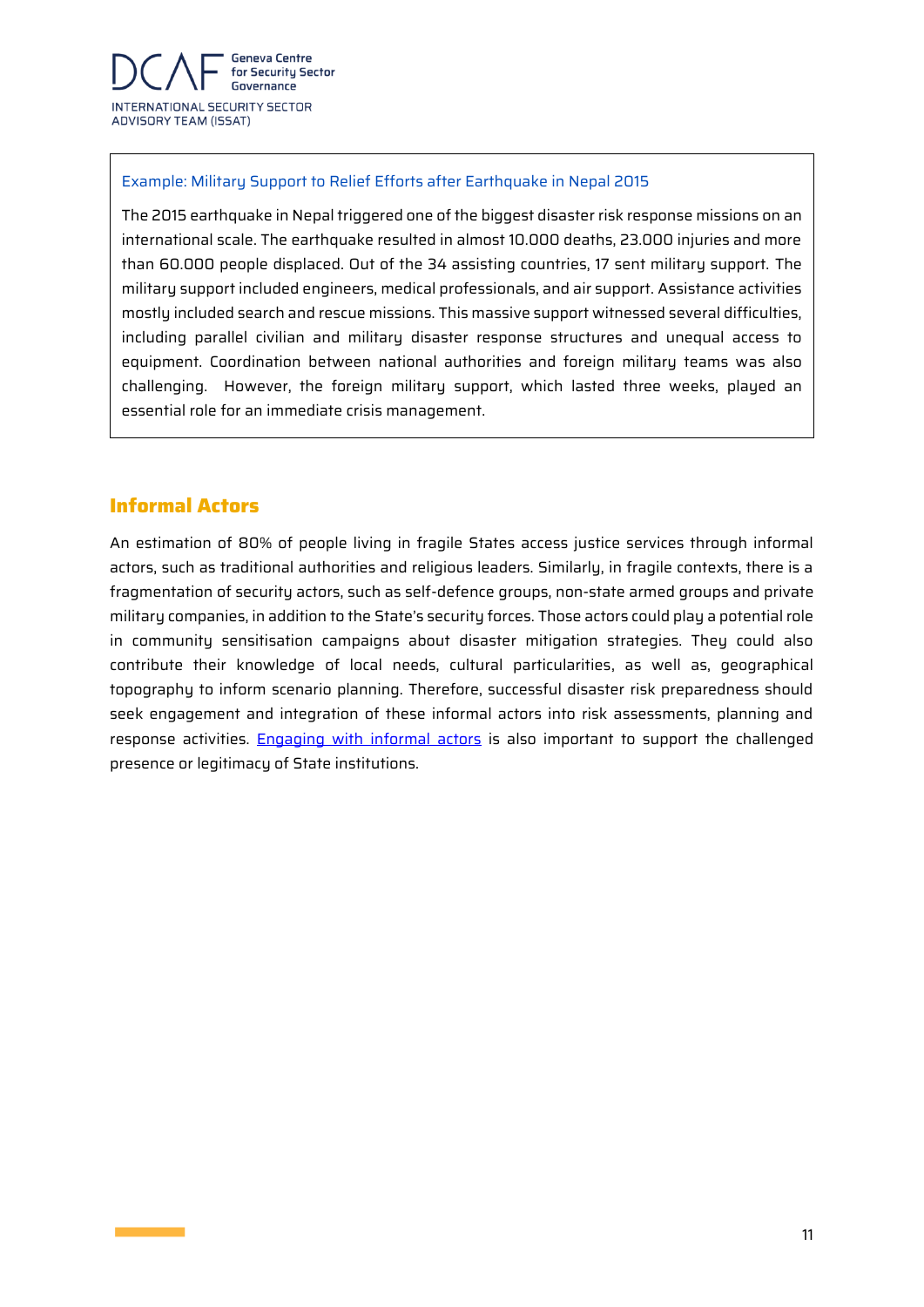

# <span id="page-12-0"></span>**5. Disasters in Fragile and Conflict Affected Contexts**

In fragile and conflict affected contexts, development without security is unsustainable and the absence of both is a risk multiplier for any kind of disaster, aggravating humanitarian emergencies.

For improved planning and early warning systems there is a need to include DRR and DRM in security sector regulatory frameworks, governance structures and Standard Operating Procedures. Today, DRR governance structures widely refer to development sectors, engineering or crisis bureaus. Including security forces in DRR governance will make them better equipped to respond and support in times of crises and to various disaster risks.

Donors such as Germany and Switzerland are among the leading actors to address DRR and security in an interlinked manner. They are also strong supporters of the Sendai framework. [Germany](https://www.gidrm.net/en) is one of the major supporters of the link between DRR and Security. [Switzerland](https://www.eda.admin.ch/deza/en/home/themes-sdc/disaster-reduction-relief-reconstruction/disaster-risk-reduction.html) is engaging nationally and internationally to promote an integrated approach to DRR in all of its development assistance work. Increased coordination and collaboration on bilateral and international levels paves the way for stronger synergies SSR and DRR providing a unique opportunity for operationalizing the humanitarian-security-development nexus.

# <span id="page-12-1"></span>**Fragility and Conflict as Risk Multipliers for Disasters**

The fact that armed conflict aggravates risks from natural disasters has been long established. This simultaneously puts additional stresses on the security sector actors involved in the response, as well as providing an opportunity for a positive engagement with the population.

For example, the 2015 Global Assessment Report on Disaster Risk Reduction provides empirical evidence of the role of conflict in exacerbating disaster risks and vulnerability. There are examples in the third UN World Conference on Disaster Risk Reduction on how the erosion of institutions, displacement and the loss of livelihoods in ongoing conflict situations such as Somalia, South Sudan, DRC, Nigeria, Niger and Mali, further aggravates natural disasters. A [study on the effect of armed](file:///C:/Users/arvasc/Downloads/The_Human_Cost_of_Natural_Disasters_CRED.pdf)  conflict on vulnerability to natural hazards [found that in conflict zones compared to non-conflict](file:///C:/Users/arvasc/Downloads/The_Human_Cost_of_Natural_Disasters_CRED.pdf)  [zones, the number of disaster-related](file:///C:/Users/arvasc/Downloads/The_Human_Cost_of_Natural_Disasters_CRED.pdf) deaths are on average 40 % higher.

| <b>Table 3</b> Top 10 countries with high risk index values in 2015 |                 |               |                  |                   |            |  |  |  |  |
|---------------------------------------------------------------------|-----------------|---------------|------------------|-------------------|------------|--|--|--|--|
| Country                                                             | Hazard exposure | Vulnerability | Lack of capacity | <b>Risk index</b> | World rank |  |  |  |  |
| Somalia                                                             | 8.6             | 8.4           | 9.6              | 8.8               |            |  |  |  |  |
| <b>Central African Republic</b>                                     | 7.8             | 8.1           | 8.6              | 8.2               |            |  |  |  |  |
| Afghanistan                                                         | 8.7             | 6.9           | 8.2              | 7.9               |            |  |  |  |  |
| <b>South Sudan</b>                                                  | 7.0             | 7.7           | 8.9              | 7.8               |            |  |  |  |  |
| Sudan                                                               | 7.3             | 7.2           | 7.3              | 7.2               |            |  |  |  |  |
| Yemen                                                               | 7.9             | 5.6           | 8.2              | 7.2               |            |  |  |  |  |
| Iraq                                                                | 8.2             | 6.0           | 7.0              | 7.0               |            |  |  |  |  |
| <b>Congo DR</b>                                                     | 5.4             | 7.6           | 8.3              | 7.0               |            |  |  |  |  |
| Chad                                                                | 4.6             | 7.8           | 8.9              | 6.8               |            |  |  |  |  |
| <b>Myanmar</b>                                                      | 8.2             | 5.4           | 7.0              | 6.8               | 10         |  |  |  |  |

Note: The indices are measured from 0 to 10 with 0 being the lowest score and 10 the highest score Source INFORM (2015)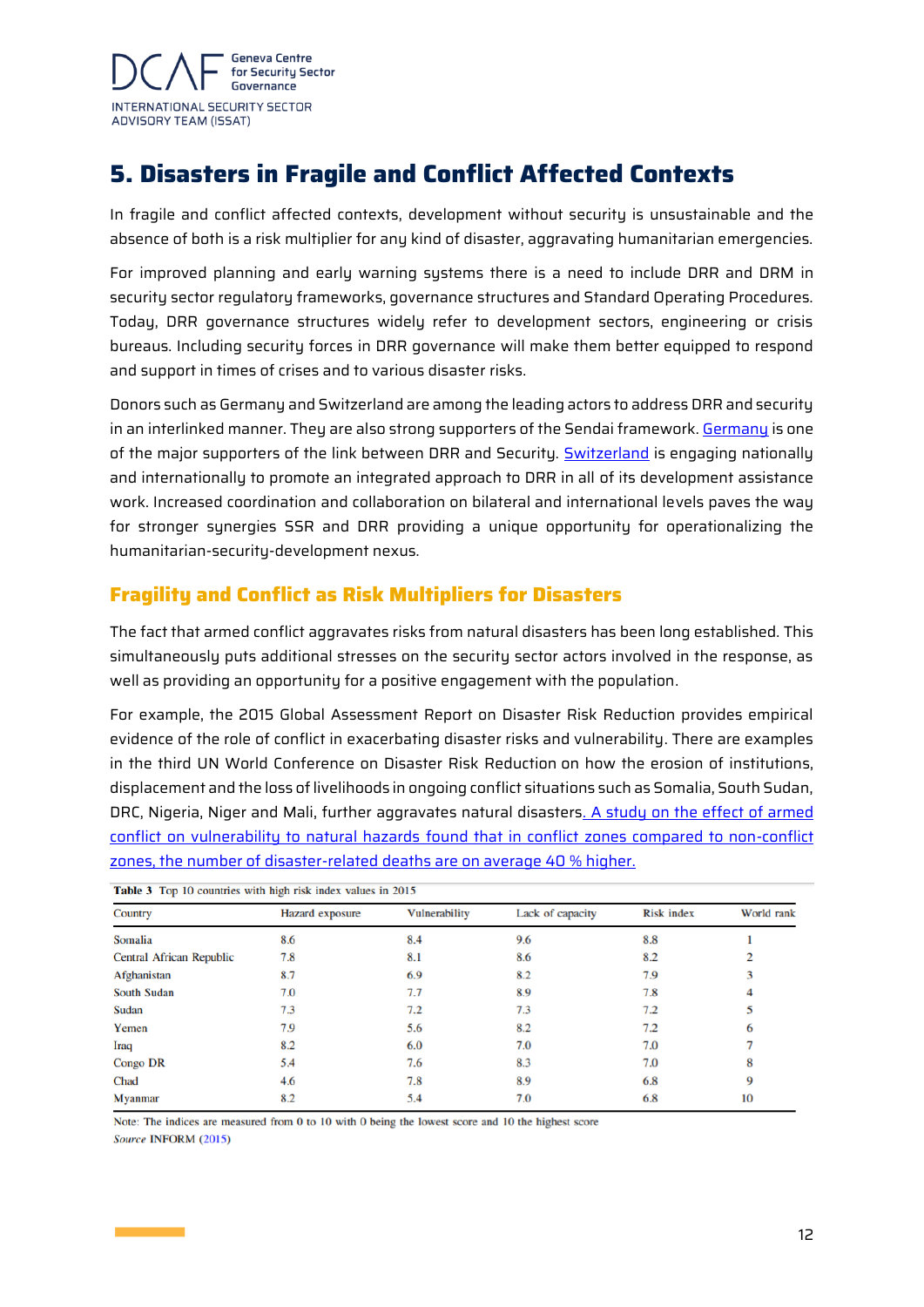

When any disaster occurs in an area experiencing conflict, people are doubly affected. Aggravation of already existing resource scarcity can trigger further competition among communities and States on resource sharing, it may also intensify conflict drivers that may increase the risk of violence within or between states. A natural disaster can lead to further displacement as people displaced by conflict are forced to move yet again because of the disaster. In Sri Lanka some of those displaced by the conflict were displaced again by the 2004 tsunami. Natural disasters occurring in conflict areas can cause increased hardship for communities hosting the displaced. In Somalia, for example, rural areas hard hit by flooding in 2009 had already been having difficulty growing sufficient food for their communities, and the arrival of Somalis displaced by the fighting in Mogadishu increased the strain on these communities.

One of the fundamental factors in long term conflict affected and fragile countries is weak security sector organizations. Organizations that struggle with the conduct of their normal roles, often have poor community relationships and low trust, and which are highly resources constrained in their normal operations, are in a very weak position to play strong roles in disaster prevention or response. Conversely, reform of security sector organizations that succeeds in strengthening their effectiveness (through governance reforms) and relationship with the community (through accountability) can better position the state to be able to mitigate the risk from disasters, and respond effectively when they occur. With reform the police can be a fundamental part of successful first response, and the military can be an important component of the states' surge capacity to manage the response and recovery.

Various forms of emergency situations can be directly caused by violent conflict. Forced and semivoluntary displacement internally or across borders, famine caused by disruption of transport or destruction of harvest and food stocks, destruction of medical and other essential infrastructure are among the most evident disasters caused by conflict. There is an increasing recognition at the [international level](https://www.preventionweb.net/files/58809_chairsummary.pdf) of the benefits of integrating more systematically conflict risks into disaster risk assessment.

#### <span id="page-13-0"></span>**Disasters as Risk Multipliers for Conflict**

As climate change is demonstrating, disasters can be risk multipliers in this respect, with a particularly heavy impact on fragile and conflict-affected states, as well as posing additional challenges to these countries' weak security and justice sectors. Slow onset and long-term disasters often put strains on populations, governments and security systems in unpredictable and unfairly distributed ways, with the differential distribution potentially contributing to conflict dynamics. The magnitude of the impact of climate change related structural changes in patterns and frequency of natural disaster merits some additional, long-term and structural thinking about which of the security sectors' contributions to DRR writ large might be amplified, strengthened or scaled to mitigate climate change's negative impact.

Climate change increases the exposure to risks from natural disaster in fragile states, as well as acting as a risk-multiplier to pre-existing conflict risks such as competition over scarce resources, social tensions and unrest. Consequences of climate change such as rising sea levels threaten many low-lying coastal states or regions, aggravating existing land disputes. Many ports and economic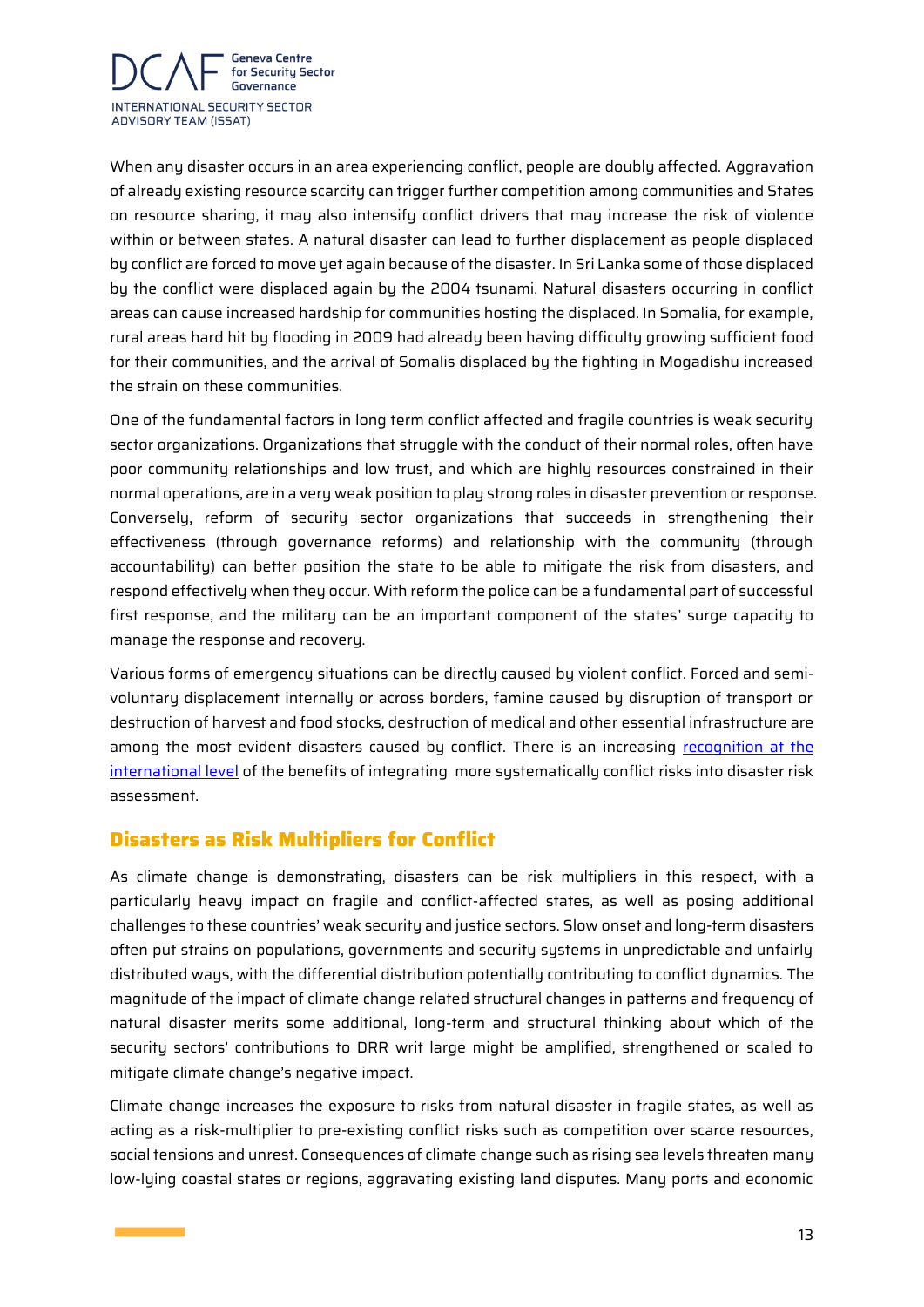

hubs are located in such areas and thus rising sea levels has wider economic implications. In these cases, [climate change and natural hazards acts as risk-multipliers](https://www.thehagueinstituteforglobaljustice.org/wp-content/uploads/2015/10/working-Paper-9-climate-change-threat-multiplier.pdf) to already existing tensions and conflict. Climate change related natural disasters may also act as indirect causes of conflict-related emergency situations, such as massive scale forced displacement and food insecurity due to droughts or extreme weather events.

Therefore, climate change related hazards can further aggravate and prolong conflict and fragility related state weakness, increasing the challenges to retain peace. Its effects may hit particularly already fragile contexts with extra burdens, where individuals, communities and governments already have limited capacities to handle additional external shocks. Disrupting individuals' and communities' capacities to live in such conditions poses threats to human security, but climate change does also challenge the nation state. Within this context of increased pressure on state systems, reform of the security system to be as effective and accountable as possible is a key aspect on managing conflict risk.

# <span id="page-14-0"></span>**6.Opportunities for SSR and DRR synergies**

# <span id="page-14-1"></span>**Strengthen State Legitimacy**

#### <span id="page-14-2"></span>**SSR Builds Trust in Government Security and Justice Institutions for DRR to be Effective**

Countries most affected by fragility, weak institutions and lack of trust between citizens and state are least able to manage, mitigate or respond to disasters. SSR helps build inclusive and accountable security institutions which strengthen the community's trust in the State and its services. A study [from the Ebola outbreak in Liberia](https://pdf.sciencedirectassets.com/271821/1-s2.0-S0277953616X00238/1-s2.0-S0277953616306256/main.pdf?X-Amz-Date=20200323T134220Z&X-Amz-Algorithm=AWS4-HMAC-SHA256&X-Amz-Signature=661b154b7eb925b768f078fde359e5f0347e4c79e8ceaf65e96de6ecc843a15a&X-Amz-Credential=ASIAQ3PHCVTYUWYRDWXZ%2F20200323%2Fus-east-1%2Fs3%2Faws4_request&type=client&tid=prr-e11e93c3-b386-49ee-9fa3-06a51dc8923c&sid=a31af2b8983a58489b1a6871a53b3a6229efgxrqb&pii=S0277953616306256&X-Amz-SignedHeaders=host&X-Amz-Security-Token=IQoJb3JpZ2luX2VjEEwaCXVzLWVhc3QtMSJIMEYCIQD0ZK9Ye%2FJQIH6tuPPdfkTRsumcNkSzTJTiqwIucu2lwgIhAIjqsZNmRvMYJyge4ob%2BC5Kc3nf5pezflng8PlGTVcYJKrQDCEUQAhoMMDU5MDAzNTQ2ODY1Igxp6PO%2Fjsl5hPmKD0oqkQMXsu678zc%2Fm57cpCBPCETZhnV5CXG7njZTGSLajzgPcxCZY77hq9SilkY8Ma9xgPIAyTI7N%2FAES54WMQPzPwwDbWwZI0CbDE69Nvy9K79cQ0e3iWDLABABGEtqZP63MLAwhFSTMRCyKG2K24Ez0Dawa4cEm4z3JMRElSdbauln8vffGFpGTZyDdN3PccsCJ%2FK76f1xgfZmyhIgGQ6fdVfAD4VczHU1pQ6Y6Ng3JtoZdm42xbRuUDoU3tPwSM8OMwotvNyDJ6PJqxGhd72VuY04kvj5WWyXJq7cGV4UhgQcQLZxUmdRg7aeJRgvYvfS8IpNu33kDCQrIgJP8iP1bvRVAxVNuLTAW7XG4g1PMJiJeoqd5FuJkSLRPvA2hHj9YGiM54vQm%2Fyodr1X21lfsJku3pgxDHCjirUp0PFvm2HGpqNxFc%2Bkvuh8jyUN3P5k%2Bg6NPTXlFqt61JXupFMlz6E1PUvNWNbWeccFYprMZP8o6N1hoAbWgJ1m7LraJWaeR8Ligxox3BolMdwhxC7dYYK6HDDiyeLzBTrqAeSVXuJOAzYcaZHVv4yA4yHHkMmQyJWmUoQ1MvBVp9SeGxCCnmTOGhLE9zWQK%2Ftld%2BUJIZf%2F%2FZFwyAs4S%2FHXFdDapJm742UJWUV%2ForCMN8BtvjO%2BJz3AYVXvYxuJ12gfTKnho4A8QkWlcxmHLa7LFxJQJ4BLwt4X%2BAkndw7VrJ31jnGMDc2GXlBq3QblF6X1zOLxjHmVc6RpAmDCgGGC8%2Fqrns5wKaXko2TVtNiQzY6zvaE8Vh%2F1MGsVqtPY44ROrqNlhSdAUOmtN245Nf%2Fih2AD6Im7uVj9zS34%2Fnw6jnbGzHfKZTdgUgnplg%3D%3D&host=68042c943591013ac2b2430a89b270f6af2c76d8dfd086a07176afe7c76c2c61&X-Amz-Expires=300&hash=31db4fbbf17dd2ab9f2c981092b7f5e01f0fba64075bcba40568e031d61f208a) demonstrated that trust in government and its security services is an important determinant of citizens' compliance with public health policies. The study's results suggested that respondents' refusal to comply with governmental measures, such as social distancing, was because they did not trust the capacity or integrity of government institutions.

#### <span id="page-14-3"></span>**SSR Creates Strong Oversight and Accountability Mechanisms for Responsive DRR**

A lack of good governance and oversight over the security services providing disaster relief can lead to discriminatory delivery of relief efforts or even violations of human rights. Oversight mechanisms for security and justice actors during time of national crises is particularly important due to significant shortfalls by the State institutions in fulfilling their mandates.

The [Interagency Standing Committee Operational Guidelines on the Protection of persons in](https://www.ohchr.org/Documents/Issues/IDPersons/OperationalGuidelines_IDP.pdf)  [situations of natural disasters](https://www.ohchr.org/Documents/Issues/IDPersons/OperationalGuidelines_IDP.pdf) identifies the following list of risks to human rights,, provision of security and justice services as well as adherence to the Rule of Law, several of which are directly related to the performance and governance of security institutions. Break-down in law enforcement mechanisms and restricted access to a fair and efficient justice system opens the door to higher criminal activity and forced relocations and unsafe or involuntary return or resettlement of displaced persons, as well as challenges with property restitution and access to land. In conflict zones, the vulnerability of children to abuse, neglect and exploitation is aggravated by the danger of being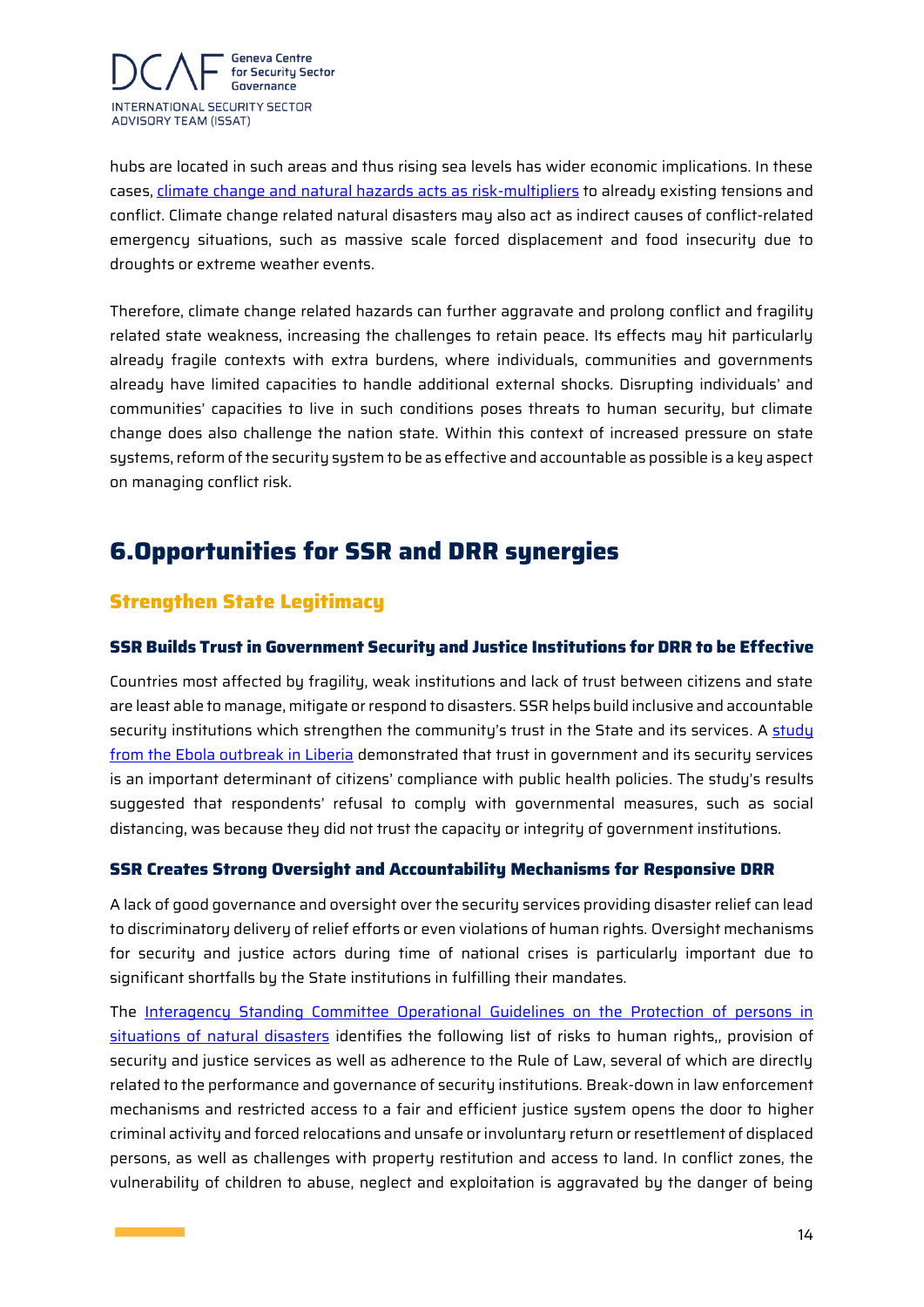

recruited into armed groups. The lack of effective feedback and complaint mechanisms aggravates the problem and leads to increasing vulnerabilities.

For example, after the 2004 Indian ocean tsunami, reports of discriminatory access to assistance and violence in temporary shelters raised protection concerns and lead the Inter-Agency Standing Committee to adopt the Operational Guidelines on the Protection of Persons in Situations of Natural Disasters.

#### <span id="page-15-0"></span>**SSR Provides Human Rights and People-Centred Approaches Necessary for DRR**

It has been well established that security capacity building efforts, sometimes also known as train and equip, significantly increase their impact if delivered jointly with measures to improve security forces' governance structures.

Integrating DRR and SSR efforts in this respect presents a great opportunity for synergies. Necessary capacities of security forces to effectively deal with disasters (for example provision of training and equipment) can be built while making sure to include interventions aiming at improving the security sectors' governance.

Disaster Risk Response puts security forces in direct contact with the civilian population, and requires them to work together in harmony. The ability of security forces to support disaster management through repressive means is limited, and can be counterproductive. As a result, a focus on supporting the DRR role of security forces can be a useful approach for SSR, as it organically involves civilian oversight and leadership, and working with the community rather than against it. This requires training and sensitizing security forces to perceive and implement their mandate from a people-centric, rights-based service delivery perspective, ensuring inclusivity and equal access of services.

### <span id="page-15-1"></span>**Integrated SSR-DRR Programming Provides a Cross-Institutional Platform to Promote Conflict Prevention and Peacebuilding**

The scale of disasters requires multiagency responses, as no one part of government is typically capable of managing the situation unaided. SSR-DRR programming could focus on crossinstitutional capacity building activities through joint planning and scenario training exercises that bring together DRR and SSG/R relevant actors. These include military and law enforcement personnel, as supporting actors to the core the government agencies engaged in preparedness activities, in addition to building relationships and trust with civil society organizations, traditional leaders and community organizations.

Donor support could be designed to aim for confidence-building between the various stakeholders involved. Methodologies for instigating attitudinal and behavioural change, through dialogue and joint problem solving could be deployed. Adding a gender perspective would ensure that the special needs of women are sufficiently taken into account in disaster response and integrated by security forces.

These activities also hold the potential to contribute to the reconstruction of social cohesion in the aftermath of civil conflict, which would strengthen post-conflict reconciliation, help to rebuild trust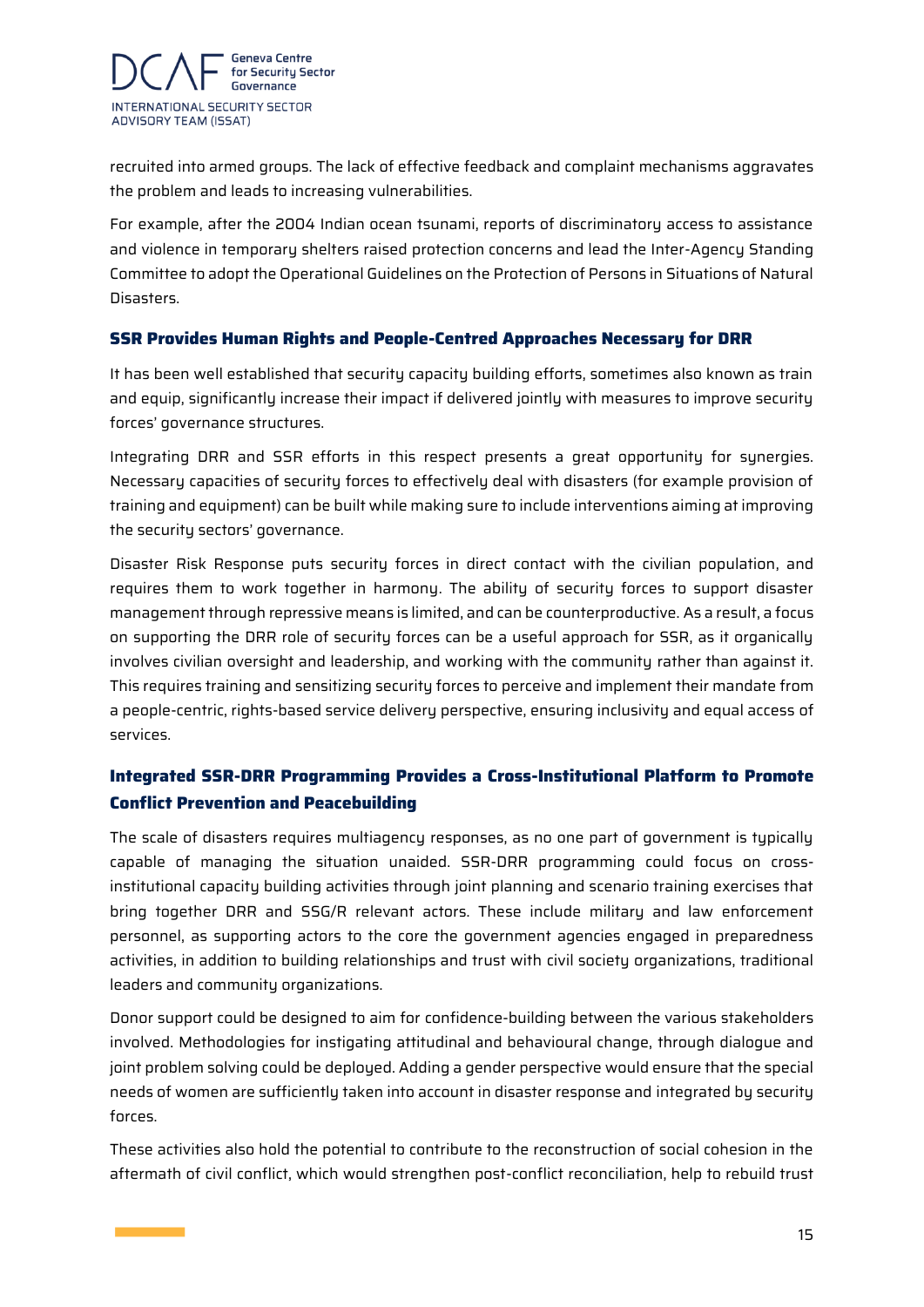

after human rights violations by a predatory security sector, or foster the integration of IDPs and refugees into local communities.

## <span id="page-16-0"></span>**Assess security sector actors' capabilities for DRR**

#### <span id="page-16-1"></span>**Acknowledging the role of civil protection agencies as part of the security sector**

The civilian-led civil protection agencies provide a crucial service to a population in terms of ensuring their physical safety. At the same time, as they often are seen to operate outside the security sector, and security sector reform programming does not engage with them on building their capacities in an equal manner to the military and law enforcement. Therefore, their capacity in terms of management and leadership is frequently lower compared with other actors.

Including civil protection agencies explicitly in security sector reform efforts could strengthen these capacities in a balanced manner compared with support provided to the military and police, especially in fragile countries and nascent democracies. Donors could single out programmes/projects or specific lines of activities to enhance the effective management and leadership capacity of the civilian institutions in charge of disaster management, whether Ministry of Interior or a multi-stakeholder civilian body.

#### <span id="page-16-2"></span>**Security Actors Capacity Building Needs to Include DRR-Relevant Capacities**

In order to provide security and justice services to the population reliably and effectively, institutions require the right capacities in terms of doctrine, planning, training, and capabilities. This holds equally true for the delivery of disaster risk planning, management and response, which might require specific equipment for communication or transport, infrastructure such as warehouses, and the corresponding training for example in managing logistics. Most importantly, security actors need to know how to plan and work under the leadership of the central emergency management organizations, be they health or civil protection.

Therefore, when conducting a needs assessment in the framework of a security capacity building initiatives, the [projected requirements for the security forces](https://peacelab.blog/2019/09/warum-klimaschutz-krisenpraevention-ist-das-beispiel-burkina-faso) to play their role in disaster and emergency preparedness should be included in the planning. Building these capacities also needs to take into account preparing security actors for this role at the national as well as at the international level, for example in the form of participating in humanitarian disaster relief operations.

Both nationally and internationally, there is key opportunity to be seized – investing in the preparation of security forces for delivering this disaster relief nationally and internationally, respectful of human rights, in an inclusive manner and effectively. Operationally, this means the need to focus on capacity building on civil-military relations as well as ensuring the interoperability between organizations (especially security sector actors and purely civilian organizations), to maintain a people-centric approach.